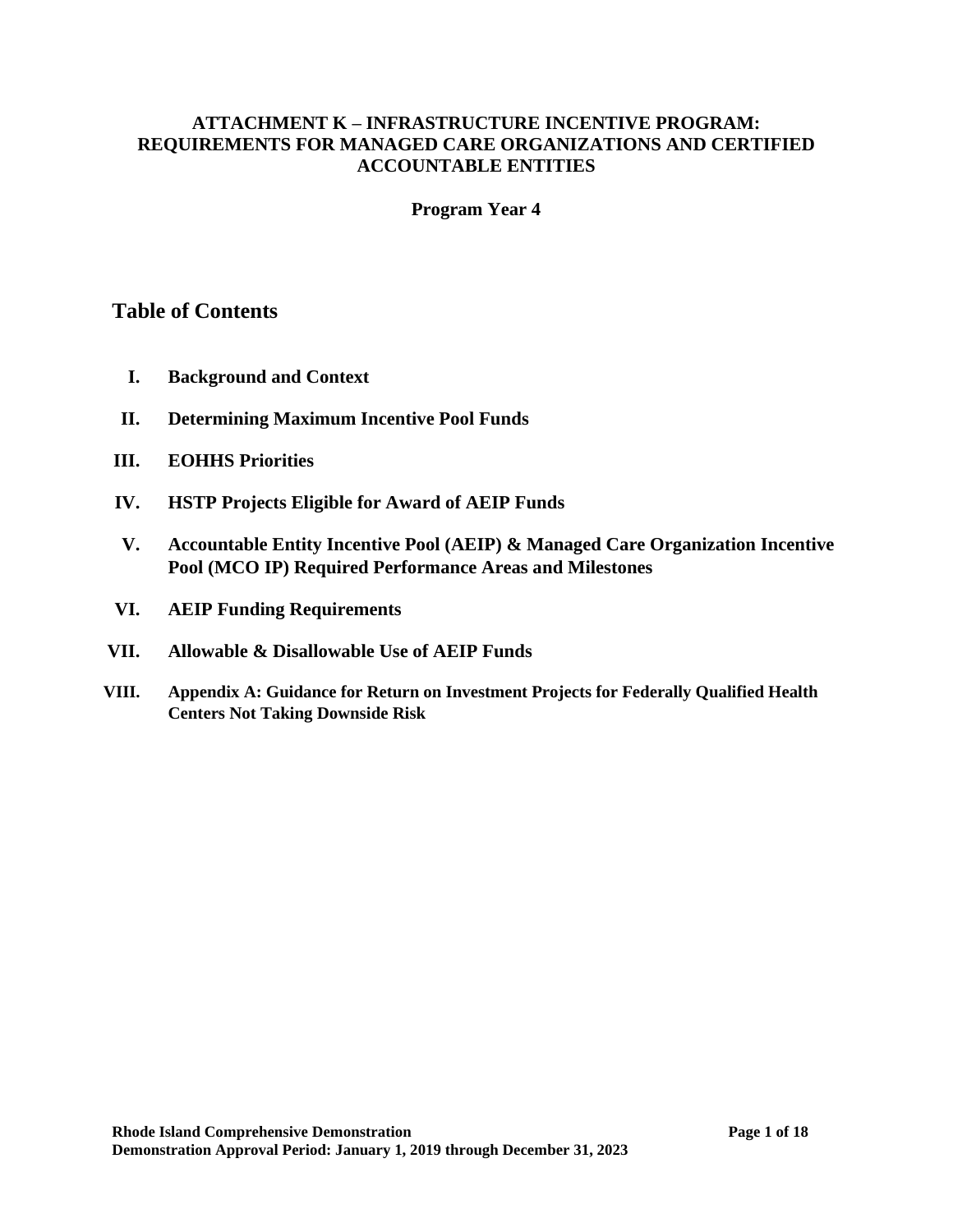# **EOHHS INCENTIVE PROGRAM REQUIREMENTS**

## **I. BACKGROUND AND CONTEXT**

**In October 2016, the Centers for Medicare & Medicaid Services (CMS) approved the request made by the Rhode Island (RI) Executive Office of Health and Human Services (EOHHS) to amend the Rhode Island Comprehensive 1115 Waiver Demonstration** to create a pool of funds focused on the design, development, and implementation of the infrastructure needed to support Accountable Entities. This funding is based on the establishment of an innovative **Health Workforce Partnership** with RI's three public institutions of higher education (IHE): University of Rhode Island (URI), Rhode Island College (RIC), and the Community College of Rhode Island (CCRI), as illustrated below.



Most of the financing from this waiver amendment will be provided to AEs as incentive-based infrastructure funding via the state's managed care contracts. Other CMS supported components include:

• Investments in partnerships with Institutions of Higher Education (IHEs) for statewide health workforce development and technical assistance to AEs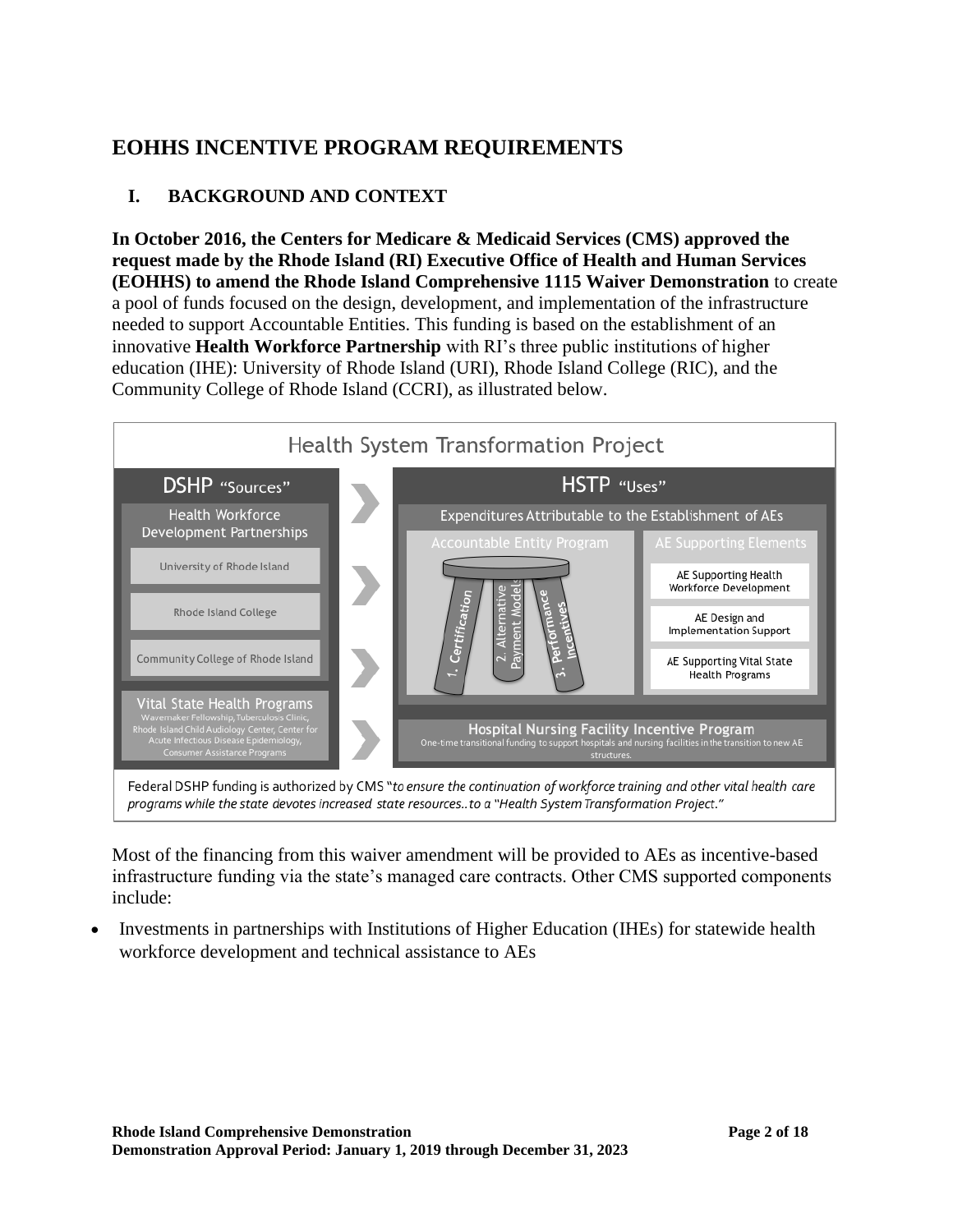- One-time funding to support hospitals and nursing facilities with the transition to new AE structures<sup>1</sup>
- Project management support to ensure effective and timely design, development and implementation of this program
- Project demonstration pilots and project evaluation funding to support continuous program learning, advancement and refinement
- Other supporting programs, including Consumer Assistance, Wavemaker Fellowship, TB Clinic, RI Child Audiology Center, and Center for Acute Infectious Disease Epidemiology

### **II. DETERMINING MAXIMUM INCENTIVE POOL FUNDS**

### **1. MCO Specific Incentive Pools (MCOIP)**

For Program Year 4, the MCO-Specific Incentive Pool amount shall be derived from multiplying a per member per month (PMPM) multiplier times the number of Medicaid attributed lives, in accordance with the following formula.

| <b>Program Year 4: MCO-Specific Incentive Pool (MCOIP) Calculation</b> |                                                                                    |                                   |  |  |  |
|------------------------------------------------------------------------|------------------------------------------------------------------------------------|-----------------------------------|--|--|--|
| <b>PMPM Multiplier</b><br>x Attributed Lives<br>$\mathbf{x}$ 12        |                                                                                    |                                   |  |  |  |
| \$1.30                                                                 | At the start of each Program Year in accordance<br>with EOHHS defined requirements | Translate from<br>Member Month to |  |  |  |
|                                                                        |                                                                                    | annual                            |  |  |  |

### **2. Accountable Entity Incentive Pools (AEIP)**

AEs certified for Program Year 4, 7/1/21-6/30/2022), that demonstrate completion of the Office of the Health Insurance Commissioner (OHIC) pre-certification process, and in a qualified Alternative Payment Methodology (APM) contract consistent with EOHHS requirements, are eligible to participate in the Medicaid AE Incentive Program<sup>2</sup>. In PY 4, EOHHS shall establish an AE-Specific Incentive Pool that establishes the total incentive dollars that may be earned by each AE during the PY period. The MCO shall implement and operate the AE Incentive Pool and determine whether an AE achieves the milestones and/or metrics to earn incentive funding.

<sup>&</sup>lt;sup>1</sup> The STCs limit this program to be one-time only and to not exceed \$20.5 million, paid on or before December 31, 2017. \*Note that the PMPM Multiplier shown above has been established by EOHHS for Program Year 3; the PMPM Multiplier will be defined and released on a yearly basis by EOHHS.

<sup>&</sup>lt;sup>2</sup> In accordance with CMS guidance, EOHHS must ensure that Federally Qualified Health Centers receive and retain 100% of the Medicaid payments and cannot be put at risk for receiving less than PPS for FQHC services. Therefore, FQHC AEs may remain in shared savings-only contracts if they demonstrate a progression to value-based care. Such progression may include but is not limited to the development of evidencebased processes, incentives for cost reduction, and the establishment of sustainability for interventions currently funded by grants.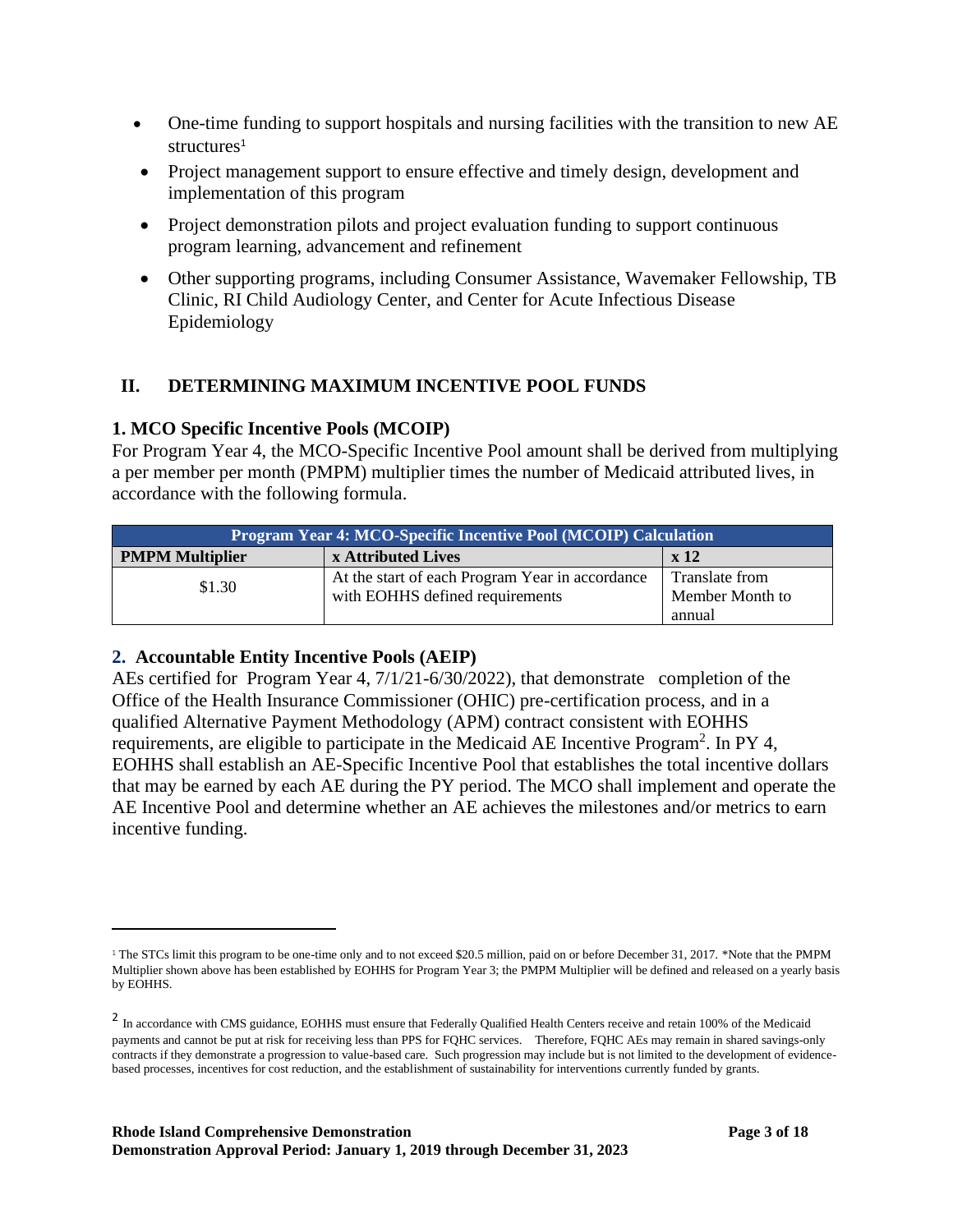For Program Year 4, the AE-Specific Incentive Pool amount shall be derived from multiplying a per member per month (PMPM) multiplier times the number of Medicaid attributed lives, in accordance with the following formula.

| <b>Program Year 4: AEIP AE-Specific Incentive Pool (AEIP) Calculation</b> |                                                                                    |                                     |  |  |
|---------------------------------------------------------------------------|------------------------------------------------------------------------------------|-------------------------------------|--|--|
| <b>PMPM Multiplier</b><br>x Attributed Lives<br>x 12                      |                                                                                    |                                     |  |  |
| \$6.84                                                                    | At the start of each Program Year in accordance<br>with EOHHS defined requirements | <b>Translate to Member</b><br>Month |  |  |

EOHHS recognizes that over the term of the performance period there will be fluctuations in the number of attributed members. Such changes will not alter the value of the AEIP or MCOIP for the performance period unless there is a material reduction in the number of attributable lives. A material reduction shall be a reduction of 15% or more sustained over two quarters. In such case that a material reduction is experienced, the AEIP and MCOIP will be reduced accordingly with appropriate reductions made to any remaining incentive payments within the AEIP and MCOIP. The AEIP and MCOIP will not be increased if there is a growth in the attributed lives as to not exceed the HSTP funds available to EOHHS for this initiative. However, changes in the number of attributed lives will continue to be a factor in calculations in TCOC related contracts with MCOs. EOHHS' determination of the value of the AEIP and MCOIP shall be based upon the number of Medicaid AE attributed lives. Such determination shall be consistent with attribution requirements set forth by EOHHS.

### **III. EOHHS Priorities**

Each MCO's AE Incentive Pool budget and actual spending must align with the AE Program Goals of EOHHS as developed with the support of the HSTP AE Advisory Committee and shown below.

- Transition the Medicaid payment system away from fee-for-service to alternative payment models.
- Drive delivery system accountability to improve quality, member satisfaction and health outcomes, while reducing total cost of care.
- Develop targeted provider partnerships that apply emerging data capabilities to refine and enhance care management, pathways, coordination, and timely responsiveness to emergent needs.
- Improve health equity and address SDOH and behavioral health by building on a strong primary care foundation to develop interdisciplinary care capacity that extends beyond traditional health care providers.
- Shift Medicaid expenditures from high-cost institutional settings to community-based settings.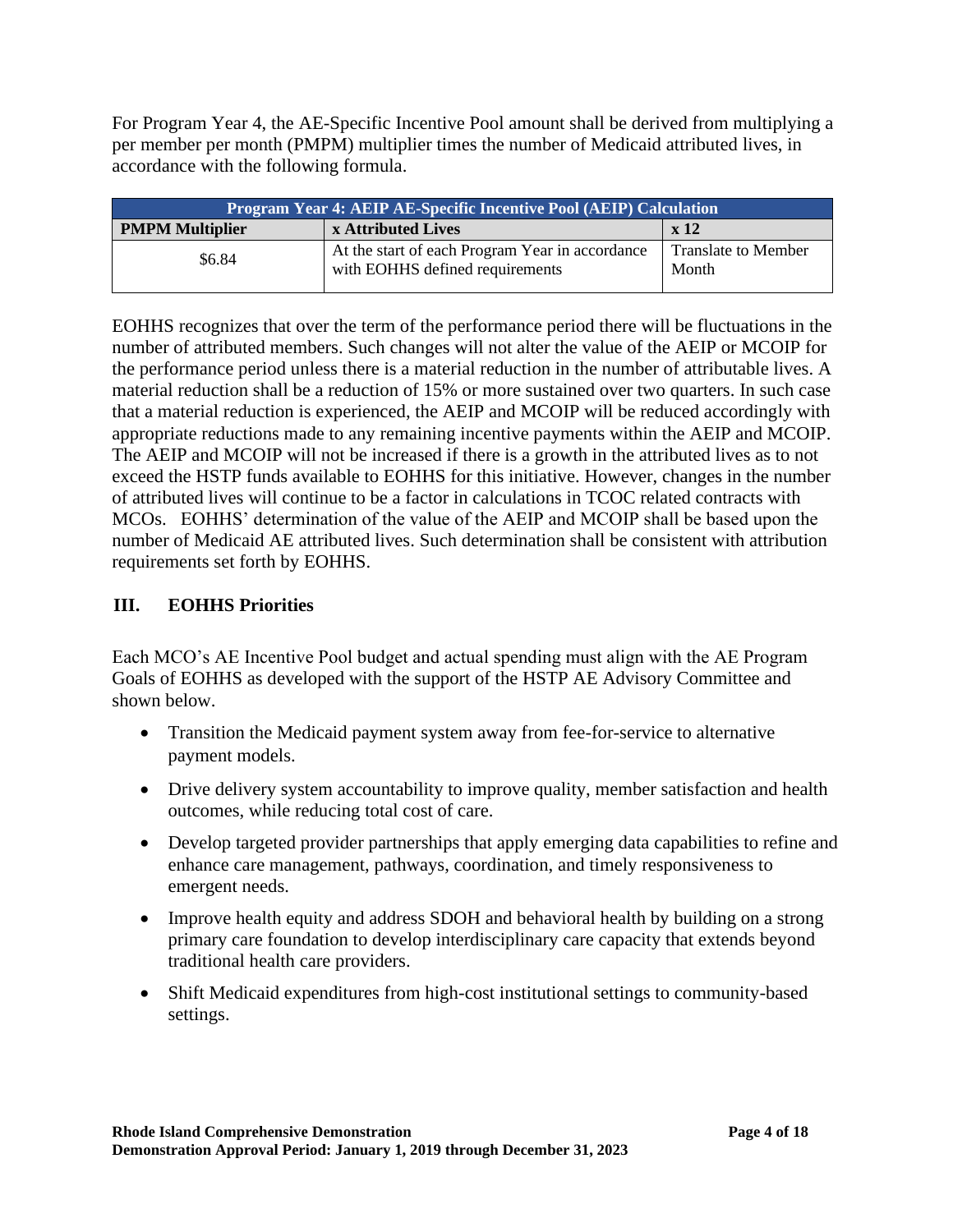### **IV. HSTP PROJECT BASED METRICS ELIGIBLE FOR AWARD OF AEIP FUNDS**

HSTP Project based metrics shall be based on tangible projects within the AE Certification Standards and must be linked to one or more of the eight domains described below. For Program Year 4 and beyond, HSTP projects must shift toward system transformation capacities (domains 4-8).

|                              |    | <b>Domains</b>                                                  | <b>Allowable Uses of AEIP Funds</b>                                                                                                                                                                                                                                                                                                                                              |
|------------------------------|----|-----------------------------------------------------------------|----------------------------------------------------------------------------------------------------------------------------------------------------------------------------------------------------------------------------------------------------------------------------------------------------------------------------------------------------------------------------------|
| Readiness                    | 1. | Breadth and<br>Characteristics<br>of Participating<br>Providers | Building provider base, population specific provider capacity, interdisciplinary<br>$\bullet$<br>partnerships, developing a defined affiliation with community-based<br>organizations (CBOs)<br>Developing full continuum of services, Integrated PH/BH, Social determinants<br>$\bullet$<br>, including robust referral process and workflow for complex and high need patients |
|                              |    |                                                                 |                                                                                                                                                                                                                                                                                                                                                                                  |
| $\dot{\mathbf{A}}$           | 2. | Corporate<br>Structure and<br>Governance                        | Establishing a distinct corporation, with interdisciplinary partners joined in a<br>$\bullet$<br>common enterprise                                                                                                                                                                                                                                                               |
|                              | 3. | Leadership and<br>Management                                    | Establishing an initial management structure/staffing profile<br>$\bullet$<br>Developing ability to manage care under Total Cost of Care (TCOC) arrangement<br>$\bullet$<br>with increased risk and responsibility                                                                                                                                                               |
| B. IT Infrastructure*        |    | 4. Data Analytic                                                | Building core infrastructure: EHR capacity, patient registries, Current Care<br>$\bullet$<br>Provider/care managers' access to information: Lookup capability, medication<br>$\bullet$<br>lists, shared messaging, referral management, alerts<br>Analytics for population segmentation, risk stratification, predictive modeling<br>$\bullet$                                   |
|                              |    | Capacity and<br>Deployment                                      | Integrating analytic work with clinical care: Clinical decision support tools, early<br>$\bullet$<br>warning systems, dashboard, alerts                                                                                                                                                                                                                                          |
|                              |    |                                                                 | Staff development and training – individual/team drill downs re: conformance<br>$\bullet$<br>with accepted standards of care, deviations from best practice                                                                                                                                                                                                                      |
|                              | 5. | Commitment<br>to Population<br>Health and                       | Developing an integrated strategic plan for population health that is population<br>$\bullet$<br>based, data driven, evidence based, client centered, recognizes Social<br>Determinants of Health, team based, integrates BH, IDs risk factors                                                                                                                                   |
|                              |    | System<br>Transformation                                        | Implementation of contracts with social service organizations to address key<br>$\bullet$<br>SDOH gaps and needs                                                                                                                                                                                                                                                                 |
|                              |    |                                                                 | Implementation of evidence based BH integration and consultation services<br>$\bullet$<br>Healthcare workforce planning and programming<br>$\bullet$                                                                                                                                                                                                                             |
| <b>System Transformation</b> | 6. | <b>Integrated Care</b><br>Management                            | Systematic process to ID patients for care management<br>$\bullet$<br>Defined Coordinated Care Team, with specialized expertise and staff for distinct<br>$\bullet$<br>subpopulations<br>Individualized person-centered care plan for high risk members<br>$\bullet$                                                                                                             |
|                              | 7. | Member                                                          | Defined strategies to maximize effective member contact and engagement                                                                                                                                                                                                                                                                                                           |
| ڑ                            |    | Engagement<br>and Access                                        | Use of new technologies for member engagement, health status monitoring and<br>$\bullet$<br>health promotion                                                                                                                                                                                                                                                                     |
|                              |    |                                                                 | Implementation of tele-health<br>$\bullet$                                                                                                                                                                                                                                                                                                                                       |
|                              | 8. | Quality<br>Management                                           | Defined quality assessment $\&$ improvement plan, overseen by quality committee<br>$\bullet$<br>Implementation of clinical data exchange and aggregation for quality measure<br>$\bullet$<br>(hybrid and EHR based measures).                                                                                                                                                    |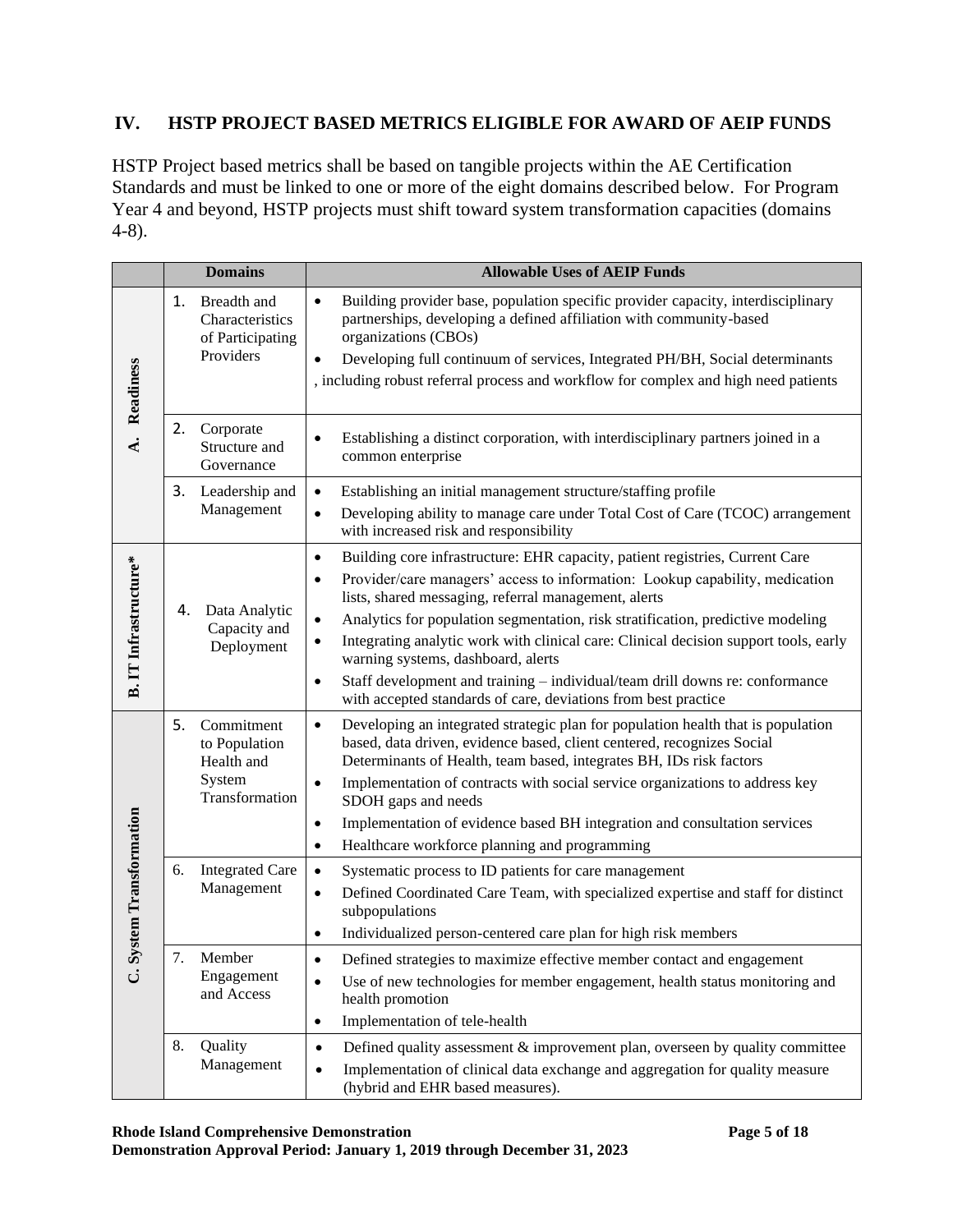\* The state may make direct investments in certain technology to support provider to provider EHR communication, such as dashboards and alerts. This investment would be made directly by the state with vendor(s) which would have the capacity and expertise to create and implement this technology in AEs statewide. This may be done in certain technology areas where direct purchasing by the state would result in significant efficiencies and cost savings. The products and tools resulting from this direct state technology investment would be made available to all AEs at no upfront charge. AEs would have the choice to either utilize the statewide tool at no charge or pay for their own tool. In this case, HSTP funds would not be available for the AE to separately purchase such a tool.

### **V. ACCOUNTABLE ENTITY INCENTIVE POOL (AEIP) & MANAGED CARE ORGANIZATION INCENTIVE POOL (MCOIP) REQUIRED PERFORMANCE AREAS AND MILESTONES**

Earned AEIP funds shall be awarded by the MCO to the AE in accordance with the distribution by performance area and metrics defined below. Earned AEIP funds are intended to advance AE program success through capacity building based on identified gaps and needs. Capacity building efforts may include implementation of project specific interventions, business models, and data requirements necessary for an AEs to manage the total cost of care and quality for an attributed population.

The MCO-IP shall be awarded from EOHHS to MCOs based on the same set of performance areas and metrics. This ensures that both the MCO and AE are collaborating towards achievement of similar objectives. MCOIP funds are intended for use toward advancing AE program success, including program administration and oversight, assisting with the development of the necessary infrastructure to support a new business model, and establishing shared responsibilities, information requirements and reporting between MCOs and AEs.

| <b>Required Performance Areas and Milestones</b>                                                               |                                                                                                                                                                                                                                                                                                                                                                                                                                                                                                                                                                                                                                                                                                                                                                                                                                                                                         |                          |  |  |
|----------------------------------------------------------------------------------------------------------------|-----------------------------------------------------------------------------------------------------------------------------------------------------------------------------------------------------------------------------------------------------------------------------------------------------------------------------------------------------------------------------------------------------------------------------------------------------------------------------------------------------------------------------------------------------------------------------------------------------------------------------------------------------------------------------------------------------------------------------------------------------------------------------------------------------------------------------------------------------------------------------------------|--------------------------|--|--|
| <b>Performance</b><br>Area                                                                                     | <b>Minimum Milestones</b>                                                                                                                                                                                                                                                                                                                                                                                                                                                                                                                                                                                                                                                                                                                                                                                                                                                               | PY4<br><b>Allocation</b> |  |  |
| <b>Fixed</b><br>Percentage<br><b>Allocations</b><br><b>Based on</b><br><b>Specific</b><br><b>Achievements:</b> | FQHC AEs: Return on Investment (ROI) Project. In partnership with a contracted MCO,<br>identify a type of utilization to target for reduction, the targeted amount of reduction and<br>the associated cost saving, and an intervention that is expected to achieve this reduction.<br>FQHC-based AEs may designate the activities performed pursuant to one of the HSTP<br>Projects below as the intervention for the ROI Project. It is the responsibility of the MCO<br>to utilize data analytics and predictive modeling tools to assist the AE to identify an area<br>of utilization to target, based on current avoidable utilization gaps/opportunities and to<br>identify the cost savings associated with the reduction.<br>Non-FQHC AEs: Evidence of participation in contracts that include shared losses,<br>$\bullet$<br>including evidence of RBPO certification per OHIC. | 5%                       |  |  |
| <b>FQHC ROI</b><br><b>Project Pay for</b><br><b>Performance</b>                                                | At the end of the Performance Year, FQHC-based AEs and MCOs are eligible to receive<br>$\bullet$<br>Incentive Funds in the amount that their intervention saved by reducing the target<br>utilization, up to 5% of the Incentive Fund Pool. See guidance document for further detail.                                                                                                                                                                                                                                                                                                                                                                                                                                                                                                                                                                                                   | 5%                       |  |  |
| <b>New Pay for</b><br><b>Reporting</b><br><b>Measures</b>                                                      | Percentage of AE attributed lives with a primary care visit for whom their attributed<br>primary care provider possesses their race, ethnicity and language data.                                                                                                                                                                                                                                                                                                                                                                                                                                                                                                                                                                                                                                                                                                                       | 5%                       |  |  |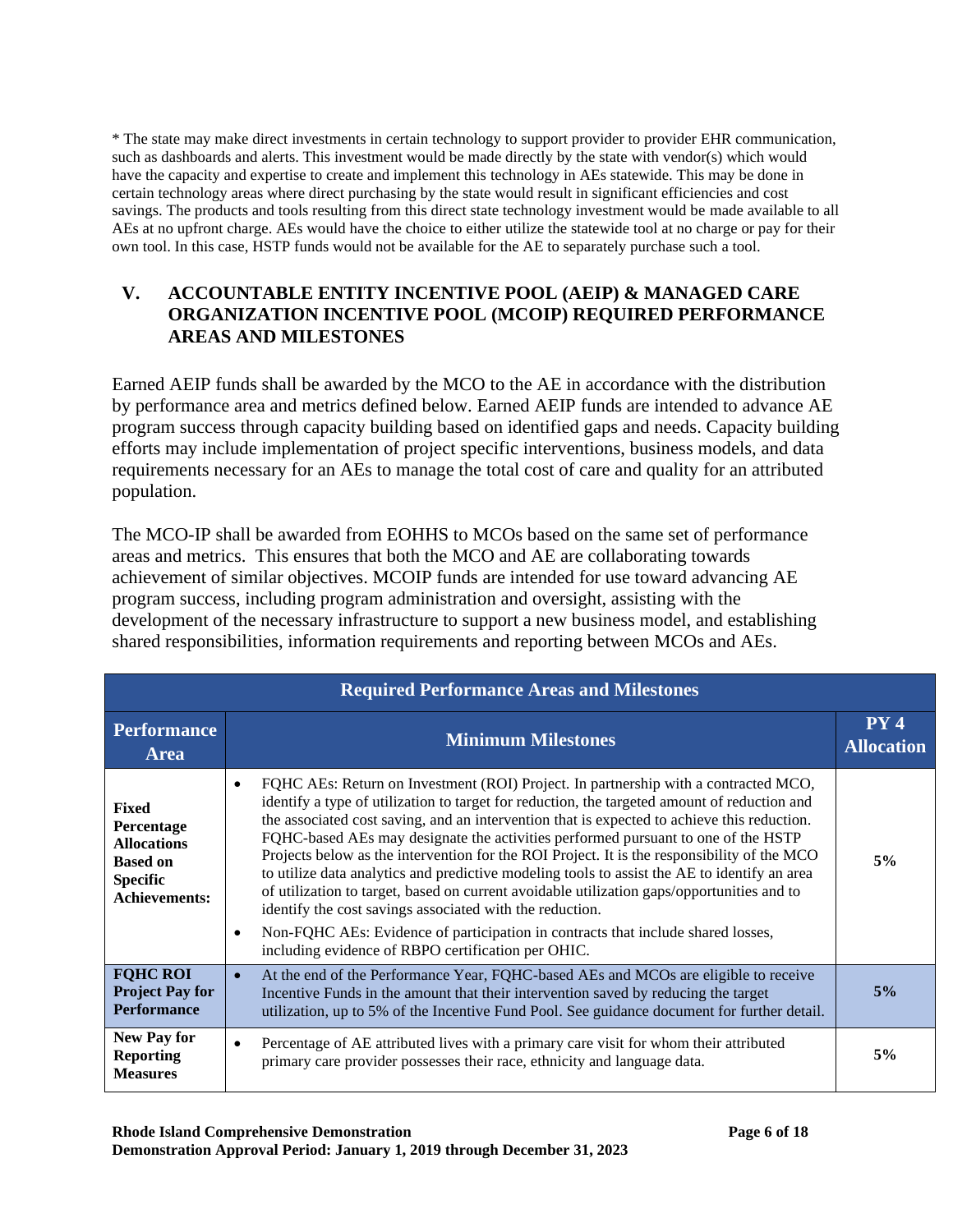| Annual<br><b>Outcome</b><br><b>Metrics Pay for</b><br><b>Performance</b>                                                                     | <b>Outcome Metrics Pay for Performance Allocation: EOHHS will work with MCOs</b><br>$\bullet$<br>and AE to determine appropriate performance-based targets for the following<br>metrics.<br>http://www.eohhs.ri.gov/Initiatives/AccountableEntities/ResourceDocuments.aspx<br>All-Cause Readmissions (15%)<br>$\circ$<br>Potentially Avoidable ED Visits (10%)<br>$\Omega$<br>ED Utilization Among Members with Mental Illness (20%)<br>$\circ$                                                                                                                                                                              | 45%                                    |
|----------------------------------------------------------------------------------------------------------------------------------------------|------------------------------------------------------------------------------------------------------------------------------------------------------------------------------------------------------------------------------------------------------------------------------------------------------------------------------------------------------------------------------------------------------------------------------------------------------------------------------------------------------------------------------------------------------------------------------------------------------------------------------|----------------------------------------|
| <b>Variable</b><br><b>Allocation</b><br><b>HSTP</b> Project<br><b>Based MCO</b><br>and AE<br>defined<br>performance<br>measures <sup>3</sup> | MCO and AE defined performance measures and targets for at minimum 3 AE core<br>projects<br>Each project should have at minimum 2 measures per project <sup>4</sup> If an FQHC-based AE<br>chooses to designate a project as its ROI Project intervention, the AE will be eligible to<br>earn Incentive Funds through achievement of project measures as with any other project<br>and will separately be eligible to earn up to 5% of Incentive Funds through achieving an<br>ROI.<br>At a minimum, one project must focus on behavioral health integration and one project<br>must focus on social determinants of health. | 45\% (40\%)<br>for FQHC-<br>based AEs) |
| <b>Total</b>                                                                                                                                 |                                                                                                                                                                                                                                                                                                                                                                                                                                                                                                                                                                                                                              | 100%                                   |

In accordance with EOHHS' agreement with CMS, participating AEs must fully meet performance metrics prior to payment. EOHHS recognizes the financial constraints of many participating AEs and that timely payment for the achievement of milestones will be critical to program success.

### **VI. AEIP Funding Requirements**

Under the terms of EOHHS' agreement with the federal government, this is not a grant program. AEs must earn payments by meeting metrics defined by EOHHS and its managed care partners, and approved by CMS, to secure full funding.

Certified AEs must develop individual Health System Transformation Project Plans (HSTP Project Plans) that identify clear project objectives and specify the activities, measures, and timelines for achieving the proposed objectives. HSTP project plans will be submitted as part of the Program Year 4 Certification/Re-certification application. EOHHS will review and approve each HSTP project plan as part of the certification process. Further detail regarding the HSTP project plan is in the Medicaid Accountable Entity Application for Certification.

Incentive Funding **must be earned and awarded to the AE via a Contract Amendment** between the MCO and the AE.The Contract Amendment shall:

- Be subject to EOHHS review and approval
- Incorporate the central elements of the approved AE submission, including: Performance schedule and performance metrics

 $3$  Both the MCO and AE have up to one (1) year to achieve the HSTP project-based metric.

<sup>4</sup> Percentage of incentive funds and weighting for each of these measures are to be determined by MCO and AE and approved by EOHHS.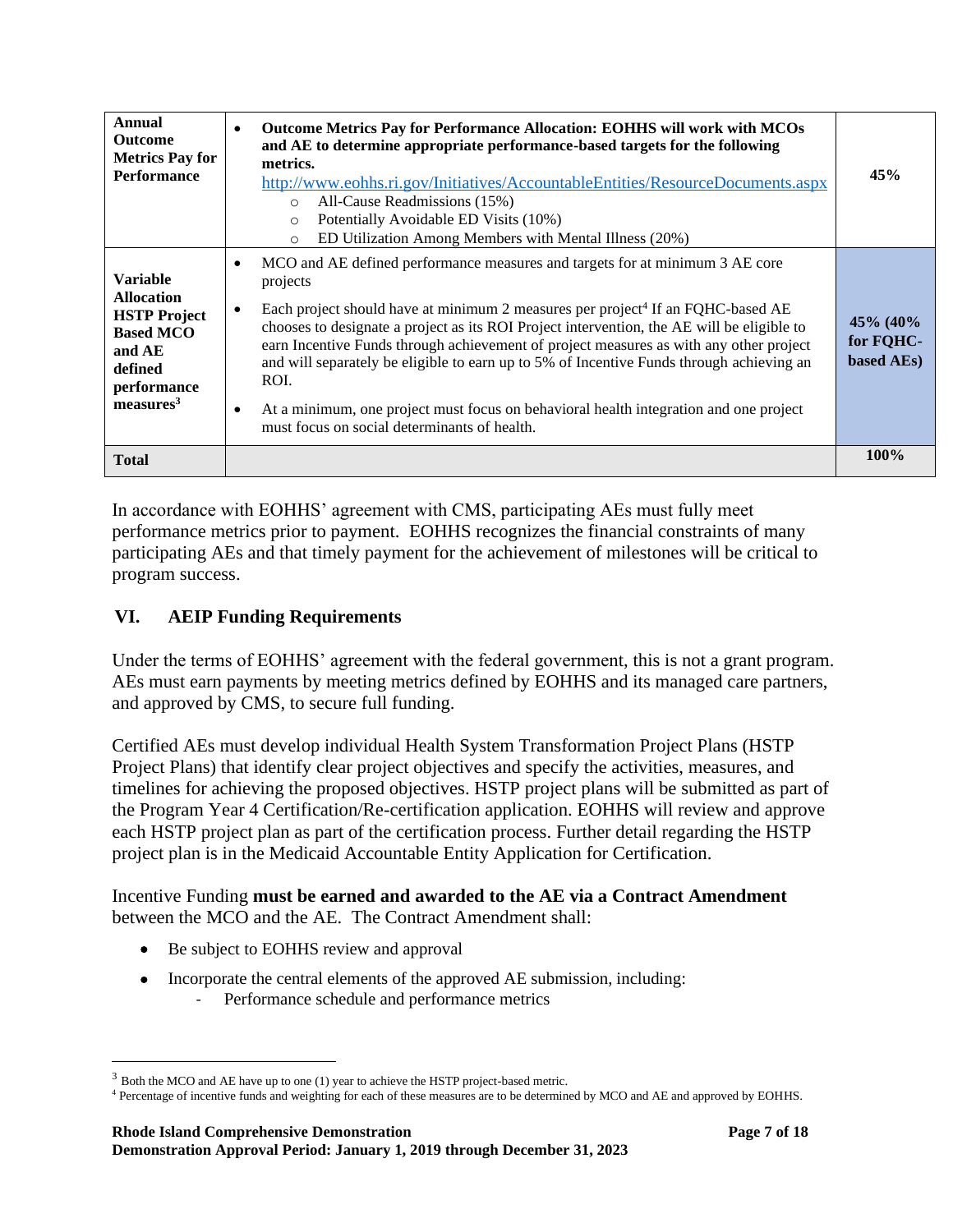- Payment terms basis for earning incentive payment(s) commensurate with the value and level of effort required.
- A defined process and timeline to evaluate whether AE performance warrants incentive payments. The AE's failure to fully meet a performance metric within the timeframe specified will result in forfeiture of the associated incentive payment. **There will be no payment for partial fulfillment.**
- Stipulate that the AE earns payments through demonstrated performance. The MCO must certify that an AE has met the performance metric target as a condition for the release of associated HSTP funds to the AE. AEs submit quarterly reports to the MCO using a standard reporting form to document progress in meeting identified performance metrics and targets that would entitle the AE to qualify to receive HSTP payments; such reports will be provided to EOHHS by the MCO.<sup>5</sup>
- AE performance metrics in the "Fixed Percentage Allocations Based on Specific Achievements" category is specific to the performance period and must be met by the close of the performance year for an AE to earn the associated incentive payment.
- AE performance metrics in the "Variable Allocation HSTP Project Based Measures" require a process by which an AE that fails to meet a performance metric in a timely manner can reclaim the payment at a later point in time (not to exceed one year after the original performance deadline) by fully achieving the original metric in combination with timely performance on a subsequent related metric.

AEs shall be required to demonstrate that at least 10% of Program Year 4 incentive funds are allocated to partners who provide specialized services to support behavioral health care, substance abuse treatment and/or social determinants. Funds that are not completely exhausted in the program year can be earmarked for other contracts in support of SDOH and BH integration and/or for the following program year. The intent is that these funds be explicitly used to support the CBO for their role, function and infrastructure and capacity building in the effort to further integrate such services. Partnerships with social service organization (SSO), behavioral health and/or opioid health home should be driven based on an AEs analytic profile inclusive of identified community needs and gaps, outcome of SDOH Screenings and a geographic analysis. These funds are to be used to build capacity for such community-based organization to enter into financial arrangements with a health care system. Capacity building efforts may include infrastructure support related to information technology, analytics, systems, care coordination/integration of services, with attention to on non-Medicaid billable services such as housing and food insecurity.

### **Payment and Reconciliation**

In advance of the MCOs payments to AEs, the MCO shall receive payment from EOHHS in the amount and schedule agreed upon with EOHHS. AEIP and MCOIP milestones will be paid on a quarterly basis. MCOs shall make associated payments to AEs within thirty (30) calendar days of approving AE performance metric achievement based on satisfactory evidence. The MCO will maintain a report of funds received and disbursed by transaction in a format and in the level of detail specified by EOHHS. Within thirty (30) calendar days of the end of each calendar quarter, the MCO will provide the report to EOHHS for internal tracking of funds. The MCO will work

<sup>5</sup> Reporting templates will be developed in partnership with EOHHS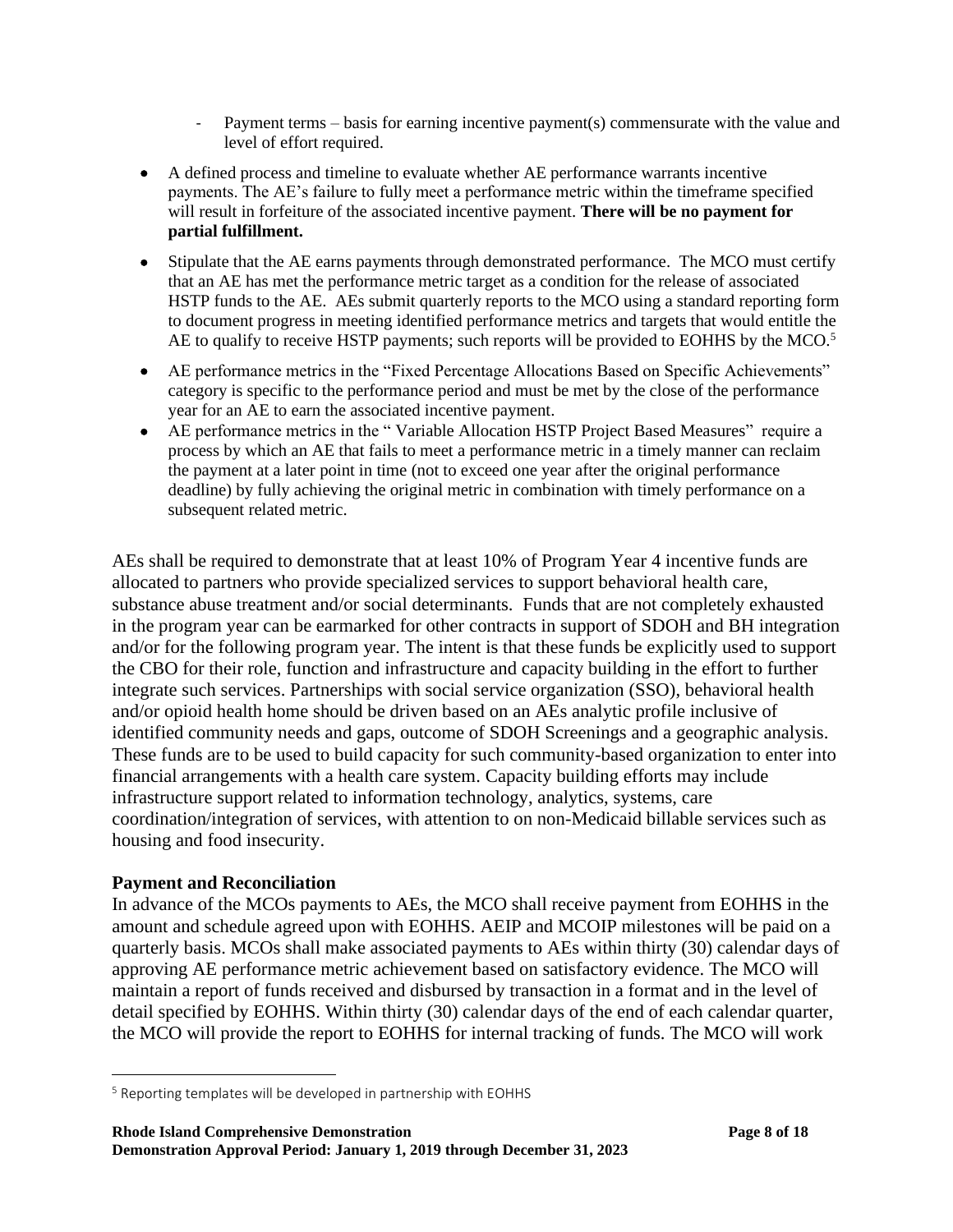with EOHHS to resolve any reporting discrepancies within fifteen (15) calendar days of notification of such discrepancy.

Actual AEIP incentive payment amounts to AEs will be based on demonstrated AE performance, accordingly, incentive payments earned by the AE may be less than the amount they are eligible to earn. MCOs shall not be entitled to any portion of funds from the Accountable Entity Incentive Pool that are not earned by the AE. Any monies not remitted to an AE from the Accountable Entity Incentive Pool must be returned to EOHHS.

Within forty-five (45) calendar days after the close of each quarter, EOHHS will review the budgeted AEIP funds retained by the MCO and deduct or recoup associated AEIP funds from the next quarterly payment if an AE has not met their performance milestone or metric within 365 days of target date. At the conclusion of the program and/or termination of an agreement, any Incentive Program funds that are not earned by EOHHS Certified AEs as planned will be returned to EOHHS within thirty (30) calendar days of such request by EOHHS.

# **VII. ALLOWABLE & DISALLOWABLE USE OF AEIP FUNDS**

EOHHS/Medicaid will oversee the MCOs administration and management of the HSTP incentive program. In accordance with requirements, MCOs shall directly report to EOHHS on a quarterly basis each AEs achievement of HSTP incentive milestones/metrics and earned funds. Incentive funds should be used to directly support the goals and objectives of the Medicaid Accountable Entity program. However, EOHHS is not prescriptive on how earned incentive funds are overtly used, however EOHHS does require each Medicaid AE and MCO to attest that earned HSTP incentive funds **will not** be used for specific expenditures as outlined below. This attestation is required to remain eligible to earn HSTP incentive funds. These non-allowable expenditures have been developed in alignment with Section 2 CFR 200 which outlines Financial Management and Internal Control Requirements for receipt, tracking and use of federal funds by non-Federal awardees, and shall be updated by EOHHS as appropriate.

### **General Disallowable Uses:**

- To directly mitigate against downside risk for the AE, the AE Partner of an AE, the AEs participating primary care physicians (PCPs), or for an AEs Safety Net Hospital(s)
- To offset revenue from reduced hospital utilization
- To pay for any costs incurred in the process of responding to the EOHHS AE Application, or during contract negotiations with Medicaid MCOs
- To pay for initiatives, goods, or services that are duplicative with initiatives, goods, and services that the AE, including any participating entities of the AE, currently fund with other federal, state, and/or local funding
- To pay for any RI Medicaid service (whether covered by the MCO or covered as a wrap service)
- To support personnel FTE allocation in a duplicative manner with payments provided for Covered Services
- To provide goods or services not allocable to approved project plans and budgets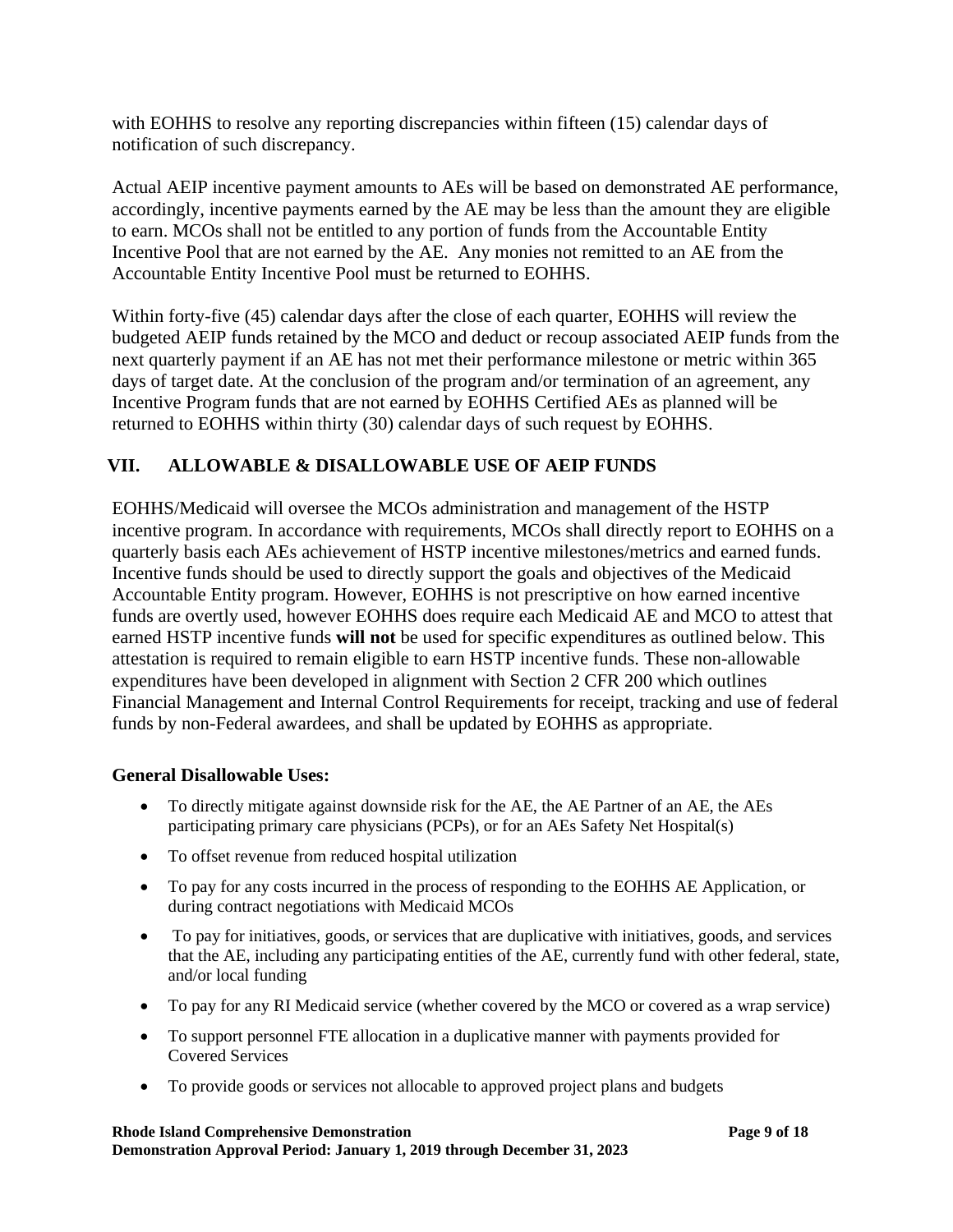- To pay for construction or renovations
- To pay for malpractice insurance

Expenditures cannot include the following:

- Alcoholic beverages
- Medical Marijuana
- Copayments/Premiums
- Capital expenditures (unless approved in advance by EOHHS)
- Credit Card Payments Interest
- Debt restructuring and bad debt
- Student Loan Repayment
- Defense and prosecution of criminal and civil proceedings, and claims
- Donations, fund raising, and investment management costs
- Social activities (good and services intended for leisure or recreation), Hobbies (materials or courses)
- Fines and penalties
- Goods or services for personal use, including but not limited to entertainment, gift cards or other cash equivalents
- Idle facilities and idle capacity
- Insurance and indemnification
- Licenses (drivers, professional or vocational)
- Lobbying
- Marketing/member communication expense, unless approved in advance by EOHHS
- Memberships and subscription costs
- Patent costs

### **Duplication Disallowable Uses**

HSTP funding cannot substitute, duplicate, or replace services or goods that are available through other state or federal programs (e.g., Supplemental Nutrition Assistance Program (SNAP), SNAP Nutritional Education (SNAP-Ed), the Special Supplemental Nutrition Program for Women, Infants, and Children (WIC)) or other RI Medicaid MCO and FFS (wrap) Covered Services. Medicaid MCOs and AEs are responsible for ensuring non-duplication. Potential areas of duplication include, but are not limited to:

• RI Medicaid Covered Services including, State Plan services and 1115 demonstration services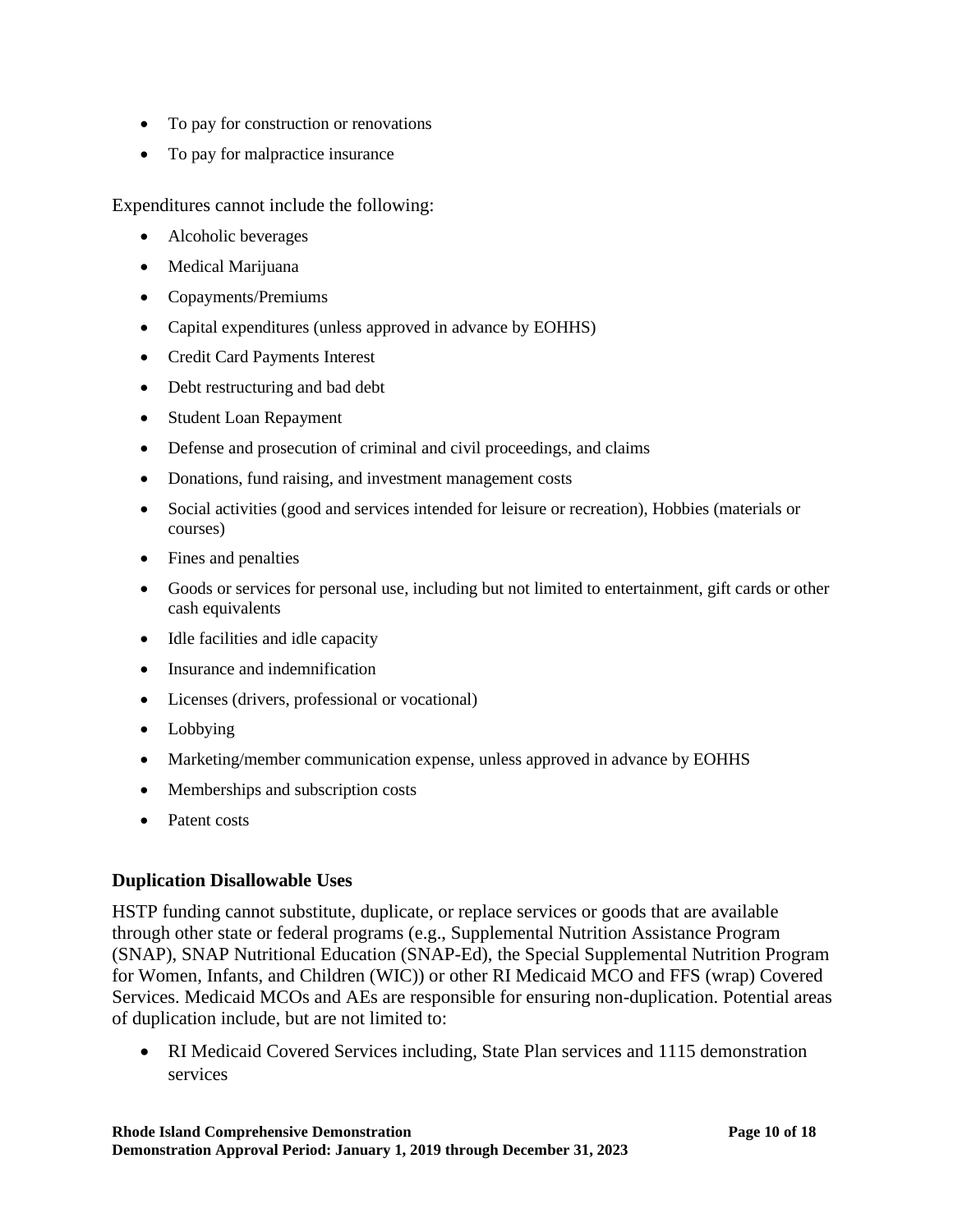- Services that are duplicative of services a member is already receiving
- Services where other funding sources are available such as services that a member is eligible for, and able to receive from a federal agency, another state agency. In certain cases, a member may not be "able to" access certain programs and thus HSTP funds may be utilized. Such cases may include, but are not limited to, a program that has:
	- o Run out of funds or lacks capacity (e.g., organization does not have the resources to assist with additional enrollment)
	- o Delayed access to services or goods (e.g., wait list, waiting for a determination on eligibility and availability).

In such cases, the AE may provide services until the member is able to receive the public services. While HSTP funds cannot duplicate federal or state benefits or services, they can supplement such programs. In such cases, AEs must ensure that members are receiving the benefits or services, or, if applicable and appropriate, concurrently work to help members receive the benefits or services in conjunction with supplementing that program.

AEs may determine if the member's needs are being addressed by existing programs and ensure non-duplication through mechanisms including, but not limited to, member attestation or information from a professional providing services to the member (e.g., care manager).

AEs may be required to demonstrate earned HSTP funds are not duplicative of the existing benefits or services their target population is already receiving or eligible for as well as demonstrate such funds appropriately meet that need without exceeding it. For example: An AE develops a program to increase access to food for a target population and identifies SNAP and WIC as potentially duplicative but finds, that SNAP and WIC will not provide enough nutritional value for the target population and generally a certain additional amount of food is needed; thus the AE is supplementing SNAP and WIC, and not duplicating those programs.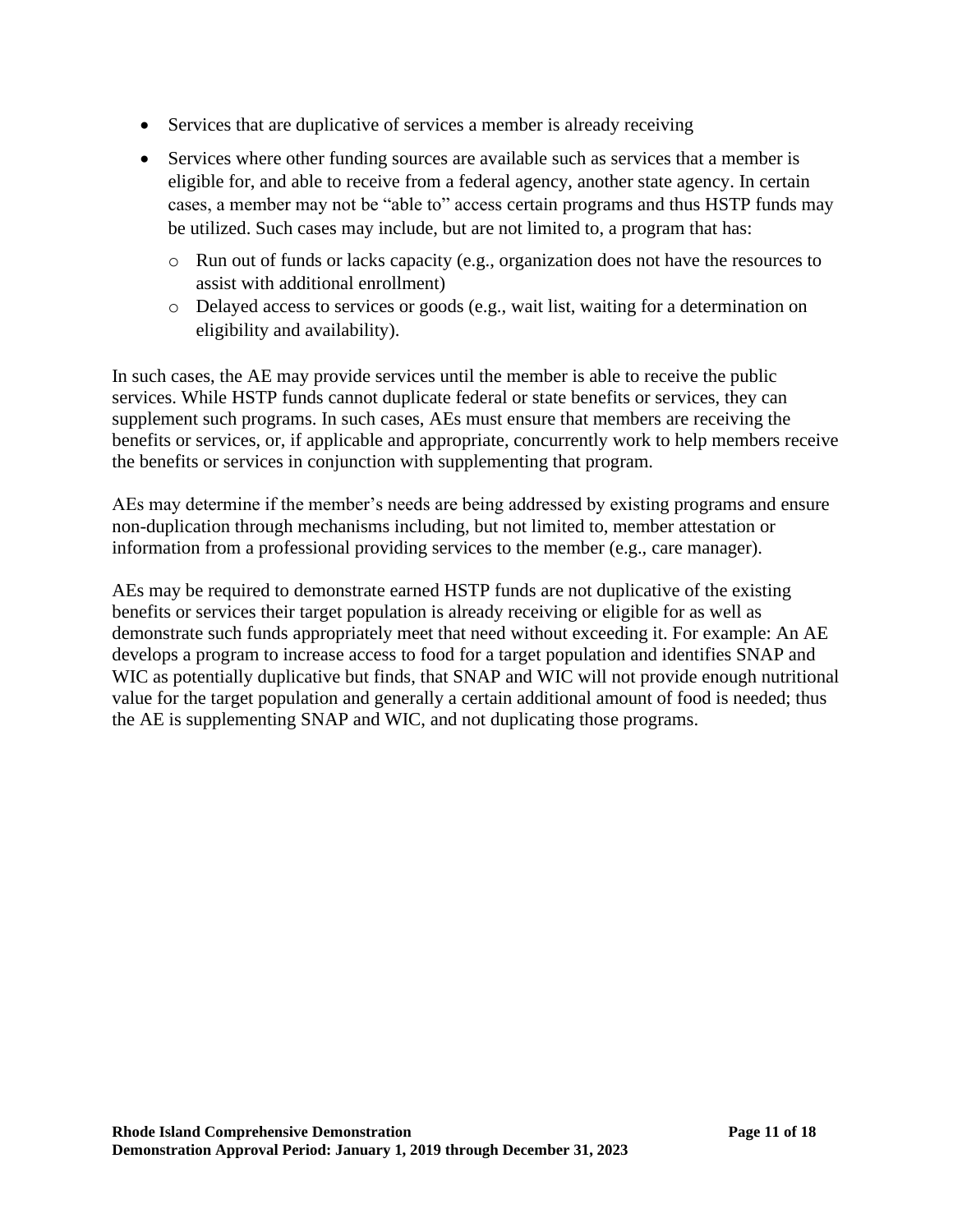#### **Appendix A: Guidance for Return on Investment Projects for Federally Qualified Health Centers Not Taking Downside Risk**

In accordance with CMS guidance, EOHHS must ensure that Federally Qualified Health Centers receive and retain 100% of Medicaid Prospective Payment System (PPS) payments and cannot put any FQHC payment for services at risk.

The goal of the Health System Transformation Project is to transition from fee-for-service payment to a methodology that rewards quality and efficiency over volume of care. In lieu of downside risk arrangements that encourage and demonstrate this transformation, EOHHS will require that FQHC-based AEs remaining in upside-only contracts demonstrate how they are progressing from volume to value.

Starting in PY4, progress from volume to value will be demonstrated by generating a positive return on investment for the AE's Medicaid Line of Business.

FQHC AEs and MCOs must collaborate to identify an investment that is targeted to reduce utilization or otherwise demonstrate a return on investment for the AE's Medicaid Line of Business.

FQHC AEs and MCOs are eligible to earn 5% of their Incentive Fund Pool upon submitting a description of the targeted area of utilization and targeted amount of utilization reduction (or other measure(s) and target(s)); work plan; and budget.

At the end of the Performance Year, FQHCs and MCOs are eligible to receive Incentive Funds in the amount that their intervention saved by reducing the target utilization (or achieving other measure(s)). FQHC AEs and MCOs are eligible to earn up to 5% of their Incentive Fund Pool in this manner. Any difference between the amount saved and the amount equal to 5% of their Incentive Fund Pool will be considered unearned Incentive dollars.

AE responsibilities:

- Work with MCOs to identify a specific type of utilization to target with an investment or another measure that, if achieved, will yield a return on investment for the AE's Medicaid Line of Business.
- Design a work plan and budget for the intervention. The work plan may reflect an intervention that the AE is pursuing through a project under "Variable Allocation HSTP Project Based MCO and AE defined performance measures."
- Implement the intervention. Again, the intervention may be, or be part of, a project the AE is pursuing as part of the AE's "Variable Allocation HSTP Project Based MCO and AE defined performance measures."
- Review MCO reports on progress and adjust the work plan as appropriate to improve performance based on progress and learning.

### MCO responsibilities:

- Prepare data regarding cost drivers specific to each FQHC AE.
- Assist AEs in identifying specific types of utilization (or other measures) that the AE could

**Rhode Island Comprehensive Demonstration Page 12 of 18**

**Demonstration Approval Period: January 1, 2019 through December 31, 2023**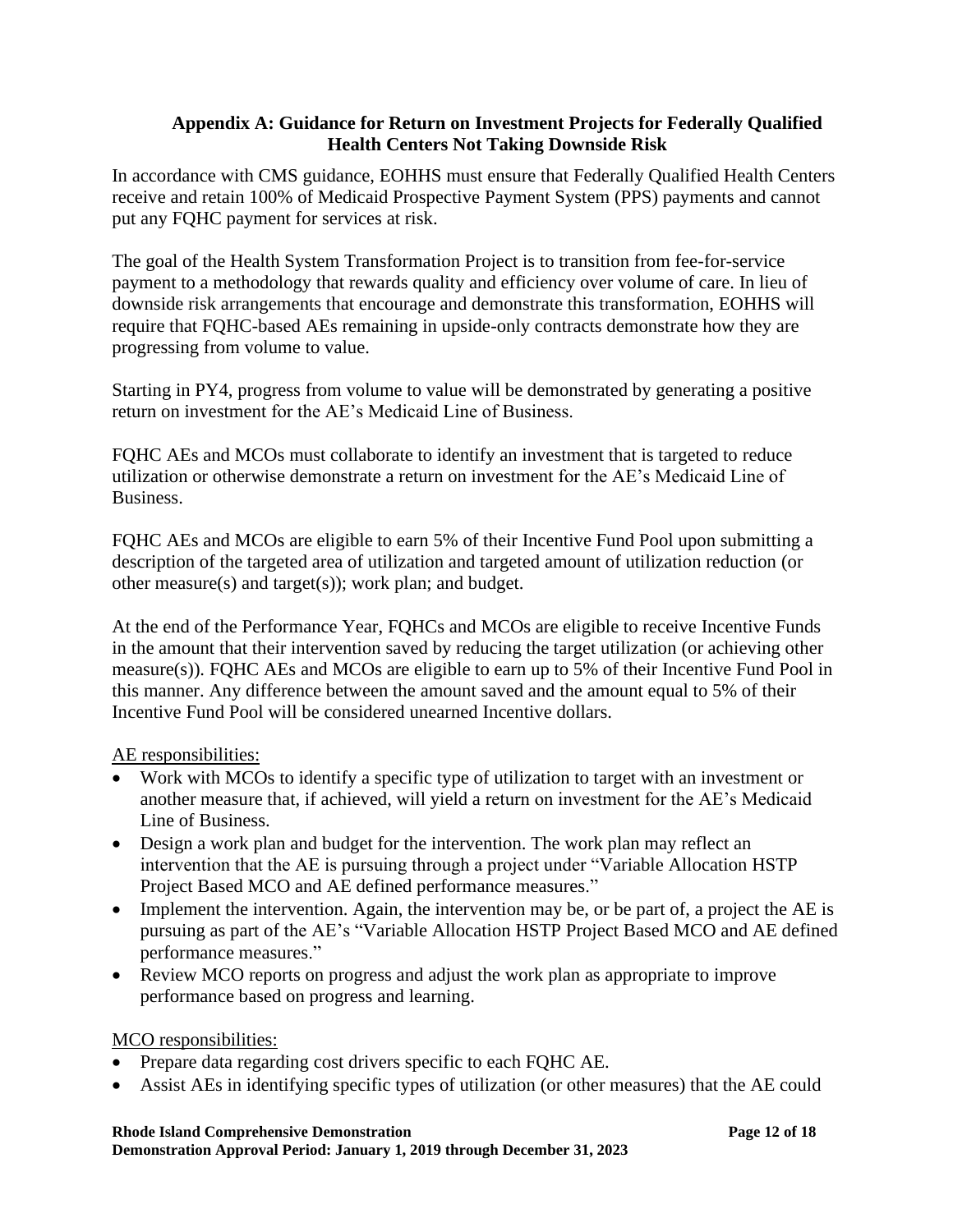target with an investment. For example, an MCO might share data indicating that:

- o A high proportion of the AE's members who need lab work go to a hospital setting for blood draws rather than receiving this service at the FQHC itself;
- o A high proportion of members are referred for low-value care (e.g., MRI for lower-back pain);
- o A high proportion of members are experiencing inpatient admissions for a specific chronic condition; or
- o A high share of members utilizing emergency departments do so during specific hours when the FQHC is closed.
- Identify an appropriate baseline period for comparison. This could be Program Year 2 or 3, depending on data availability. EOHHS encourages MCOs to try to account for unusual utilization patterns driven by COVID-19, whether by taking an average of two or more previous years or other appropriate methodology.
- Identify the amount of utilization reduction the intervention will seek to achieve and the savings associated with achieving this goal (or the target for another measure and associated savings). For example, if the AE and MCO plan to reduce MRIs for lower-back pain by 50 compared to the baseline period and each MRI for lower-back pain costs \$500, then this intervention is expected to save \$25,000. Note that this process includes measuring the amount of utilization (or performance on another measure) in the baseline period.
- Provide monthly updates on utilization/performance so that the AE can evaluate whether it is on target to reduce utilization by the targeted amount (or achieve performance on another measure).
- Provide final results estimating savings achieved from utilization relative to the baseline period (or performance relative to baseline on another measure).

### EOHHS Responsibility:

- As part of the initial approval process in July 2021, EOHHS will examine the methodologies by which the MCO set the baseline period for comparison identified the target amount of utilization reduction/ other measure. This includes the steps the MCO took to account for the impact of COVID-19, both in setting the baseline period and in identifying the target amount of utilization reduction/ other measure. EOHHS will evaluate these methodologies to ensure that they are reasonable.
- As part of the process to approve the final report in July and August 2022, EOHHS will examine the process by which the MCO calculated the utilization reduction/ other measure and savings. EOHHS requires that the MCO use the same methodology for both the baseline period and PY4.
- It is EOHHS's responsibility to release earned Incentive Fund payments.

### Timeline:

| Activity                                                                                                                                           | <b>Responsible Party</b> | Time         |
|----------------------------------------------------------------------------------------------------------------------------------------------------|--------------------------|--------------|
| Submit description of targeted utilization and targeted<br>amount of utilization reduction (or other measure),<br>work plan and budget to Medicaid | MCO and AE               | July 1, 2021 |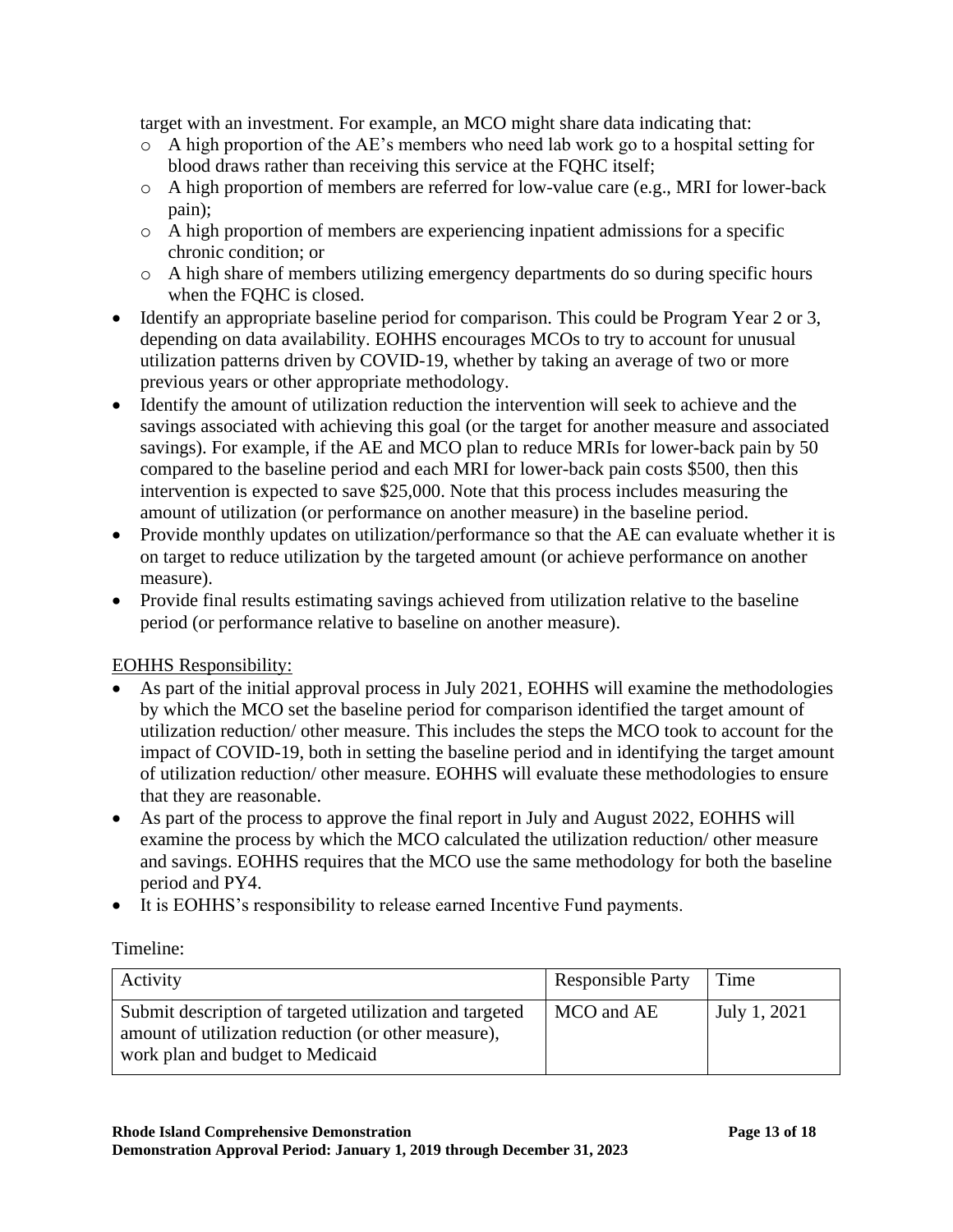| Approve targeted utilization, targeted utilization<br>reduction (or other measure), work plan, and budget.<br>Approval will permit release of Incentive Funds equal<br>to 5% of the AE's HSTP Incentive Fund Pool | <b>EOHHS</b> | August 1, 2021       |
|-------------------------------------------------------------------------------------------------------------------------------------------------------------------------------------------------------------------|--------------|----------------------|
| Submit to EOHHS a final report showing the change in<br>utilization from the baseline period to the performance<br>year and estimating any savings resulting from reduced<br>utilization (or other measure)       | MCO and AE   | July 1, 2022         |
| Approve final report showing the change in utilization<br>(or other measure) and associated savings. Approval<br>will permit release of earned Incentive Funds up to 5%<br>of the AE's HSTP Incentive Fund Pool.  | <b>EOHHS</b> | September 1,<br>2022 |

Description of Targeted Utilization and Utilization Reduction Template:

| Service Type                                  | E.g., MRI; blood test; emergency department       |
|-----------------------------------------------|---------------------------------------------------|
|                                               | visit; etc.                                       |
| Specific circumstances of utilization         | E.g., Site of service (hospital); time of service |
|                                               | (during business hours); Patient condition        |
|                                               | (e.g., lower-back pain, mental illness)           |
| Other elements to define the targeted         |                                                   |
| utilization                                   |                                                   |
| Amount of utilization targeted to be reduced/ | E.g., 5% (50 count) fewer MRIs for lower-         |
| changed compared to prior year                | back pain compared to the number performed        |
|                                               | for attributed members in the previous year.      |
| Estimated amount of reduced spending from     | E.g., $$25,000$ (assuming 50 fewer MRIs for       |
| the amount of reduced utilization             | lower-back pain, each of which would have         |
|                                               | $cost$ \$500)                                     |

Description of Work Plan Template:

| What is the intervention?                     | E.g., physicians will refer patients to a non- |
|-----------------------------------------------|------------------------------------------------|
|                                               | hospital setting for blood tests.              |
| Why/ how will the intervention reduce the     |                                                |
| targeted utilization?                         |                                                |
| Describe the steps required to implement the  |                                                |
| intervention and the timeline of              |                                                |
| implementation                                |                                                |
| Which staff will be responsible for           |                                                |
| implementing the intervention and what will   |                                                |
| be each person's role?                        |                                                |
| How will you monitor progress toward the      |                                                |
| target utilization reduction and how will you |                                                |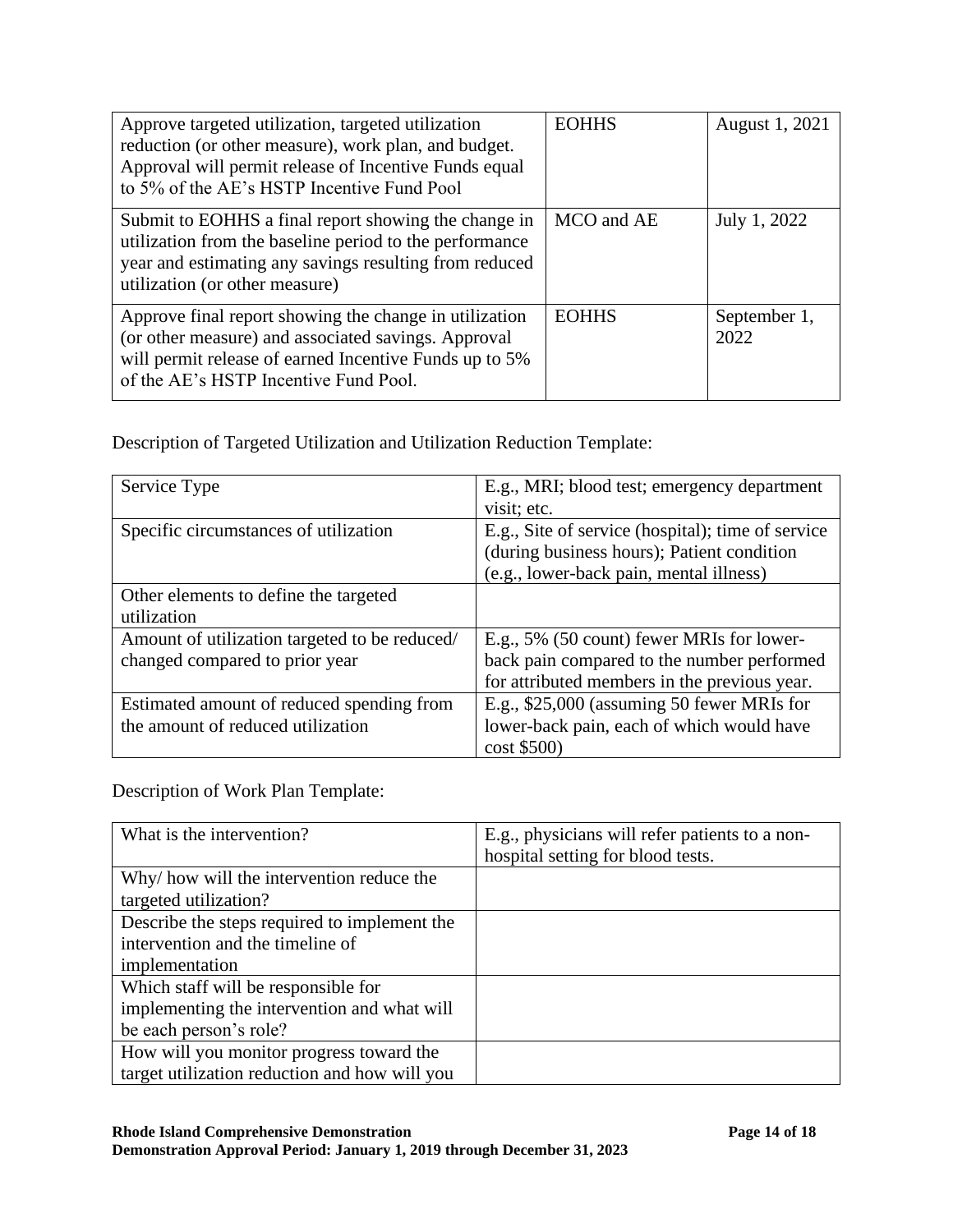| adjust the intervention if you are not on track |  |
|-------------------------------------------------|--|
| to succeed in reaching the target?              |  |

Budget Template is attached.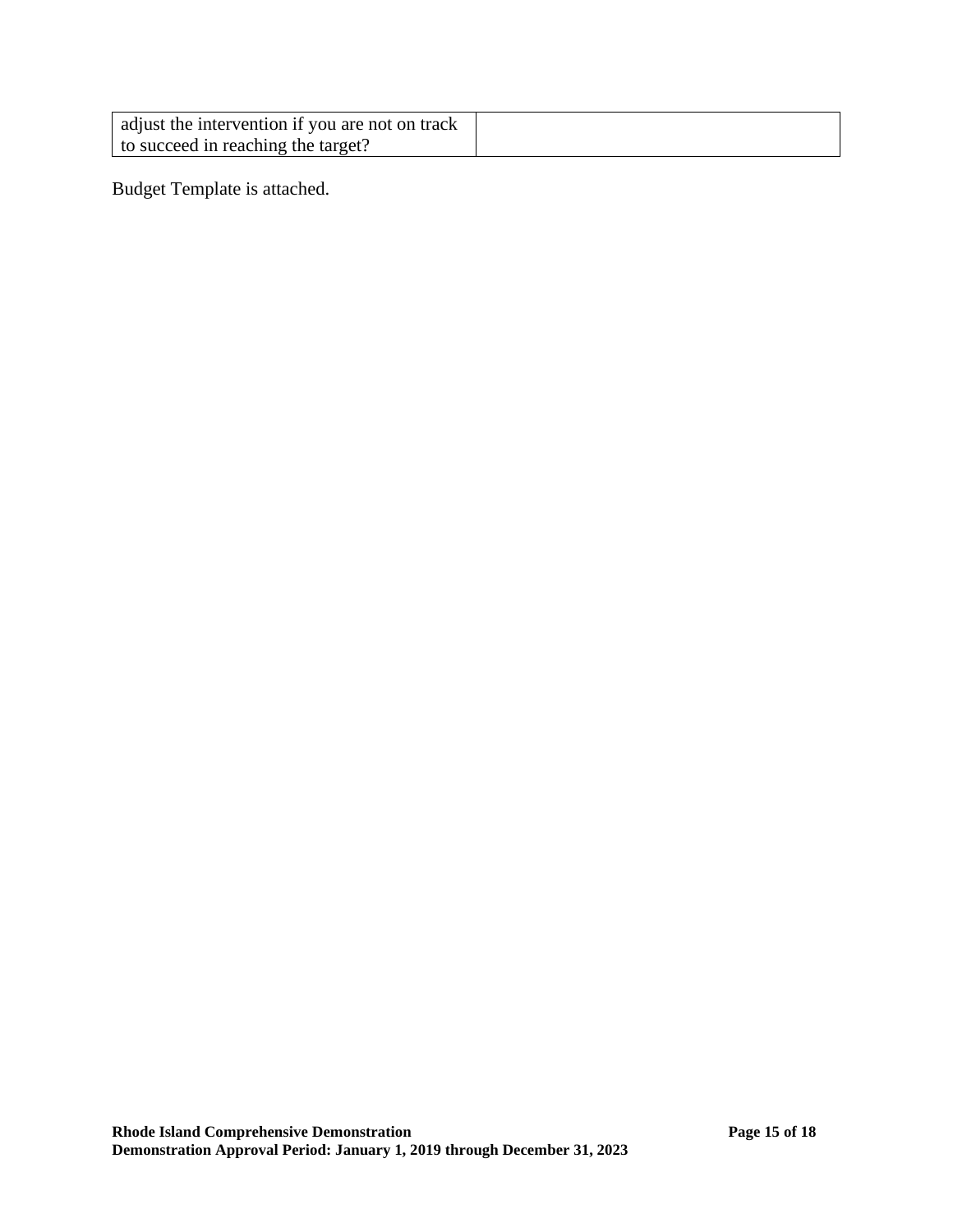#### **FQHC AE ROI PROJECT BUDGET TEMPLATE**

|                          |                         |                                  | <b>Total</b><br>Cost<br>Estimated | <b>ROI Project-</b><br><b>Allocated Total</b><br>Cost<br>Estimated |              |
|--------------------------|-------------------------|----------------------------------|-----------------------------------|--------------------------------------------------------------------|--------------|
| Personnel                | <b>ROI Project Role</b> | <b>Allocation to ROI Project</b> |                                   |                                                                    | <b>Notes</b> |
|                          |                         |                                  |                                   |                                                                    |              |
|                          |                         |                                  |                                   |                                                                    |              |
|                          |                         |                                  |                                   |                                                                    |              |
|                          |                         |                                  |                                   |                                                                    |              |
|                          |                         |                                  |                                   |                                                                    |              |
|                          |                         |                                  |                                   |                                                                    |              |
|                          |                         |                                  |                                   |                                                                    |              |
|                          |                         |                                  |                                   |                                                                    |              |
|                          |                         |                                  |                                   |                                                                    |              |
|                          |                         |                                  |                                   |                                                                    |              |
|                          |                         |                                  |                                   |                                                                    |              |
|                          |                         |                                  |                                   |                                                                    |              |
| <b>Total - Personnel</b> |                         |                                  | \$0                               | \$0                                                                |              |

|                   | <b>Contribution to</b> |                                  |     |        |              |
|-------------------|------------------------|----------------------------------|-----|--------|--------------|
| <b>IT</b>         | <b>ROI Project</b>     | <b>Allocation to ROI Project</b> |     |        | <b>Notes</b> |
|                   |                        |                                  |     |        |              |
|                   |                        |                                  |     | -      |              |
|                   |                        |                                  |     |        |              |
|                   |                        |                                  |     | $\sim$ |              |
|                   |                        |                                  |     |        |              |
|                   |                        |                                  |     |        |              |
| <b>Total - IT</b> |                        |                                  | \$0 | \$0    |              |

| /endor<br>`ontracts | RO<br>Praia<br>Kole | Allocation<br>Project |  | <b>Notes</b> |
|---------------------|---------------------|-----------------------|--|--------------|
|                     |                     |                       |  |              |
|                     |                     |                       |  |              |

**Rhode Island Comprehensive Demonstration Page 16 of 18 Demonstration Approval Period: January 1, 2019 through December 31, 2023**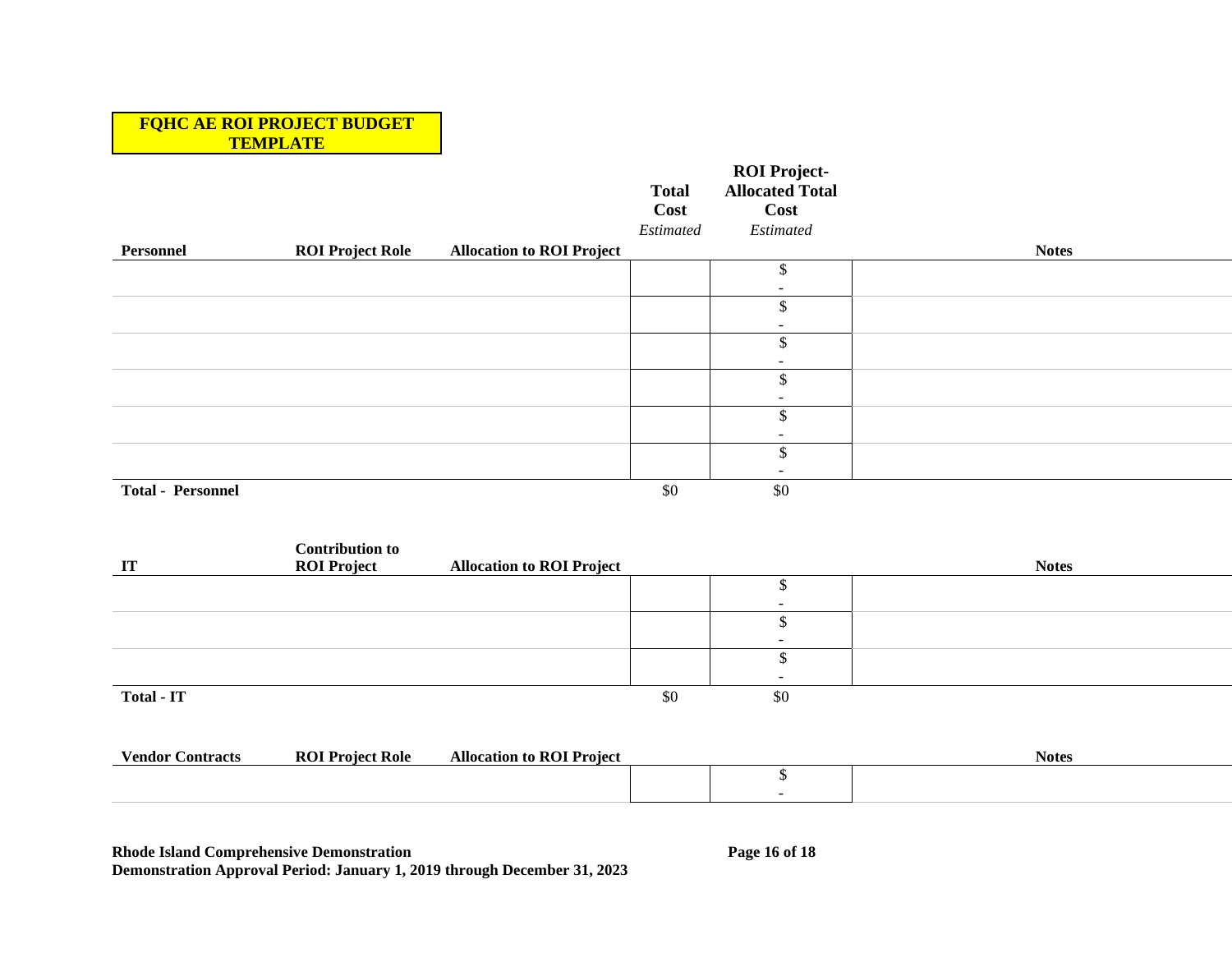|                                         |     | -        |  |
|-----------------------------------------|-----|----------|--|
|                                         |     |          |  |
|                                         |     | $\sim$   |  |
| <b>Total Vendor</b><br><b>Contracts</b> |     |          |  |
|                                         | \$0 | ሖ.<br>SС |  |

|                    | <b>Contribution to</b> |                                  |     |     |              |
|--------------------|------------------------|----------------------------------|-----|-----|--------------|
| Other              | <b>ROI Project</b>     | <b>Allocation to ROI Project</b> |     |     | <b>Notes</b> |
|                    |                        |                                  |     |     |              |
|                    |                        |                                  |     |     |              |
|                    |                        |                                  |     |     |              |
|                    |                        |                                  |     | -   |              |
|                    |                        |                                  |     |     |              |
|                    |                        |                                  |     |     |              |
| <b>Total Other</b> |                        |                                  | \$0 | \$0 |              |
|                    |                        |                                  |     |     |              |

| <b>TOTAL ROI</b>       |     |
|------------------------|-----|
| <b>PROJECT-</b>        |     |
| <b>ALLOCATED COSTS</b> | \$0 |